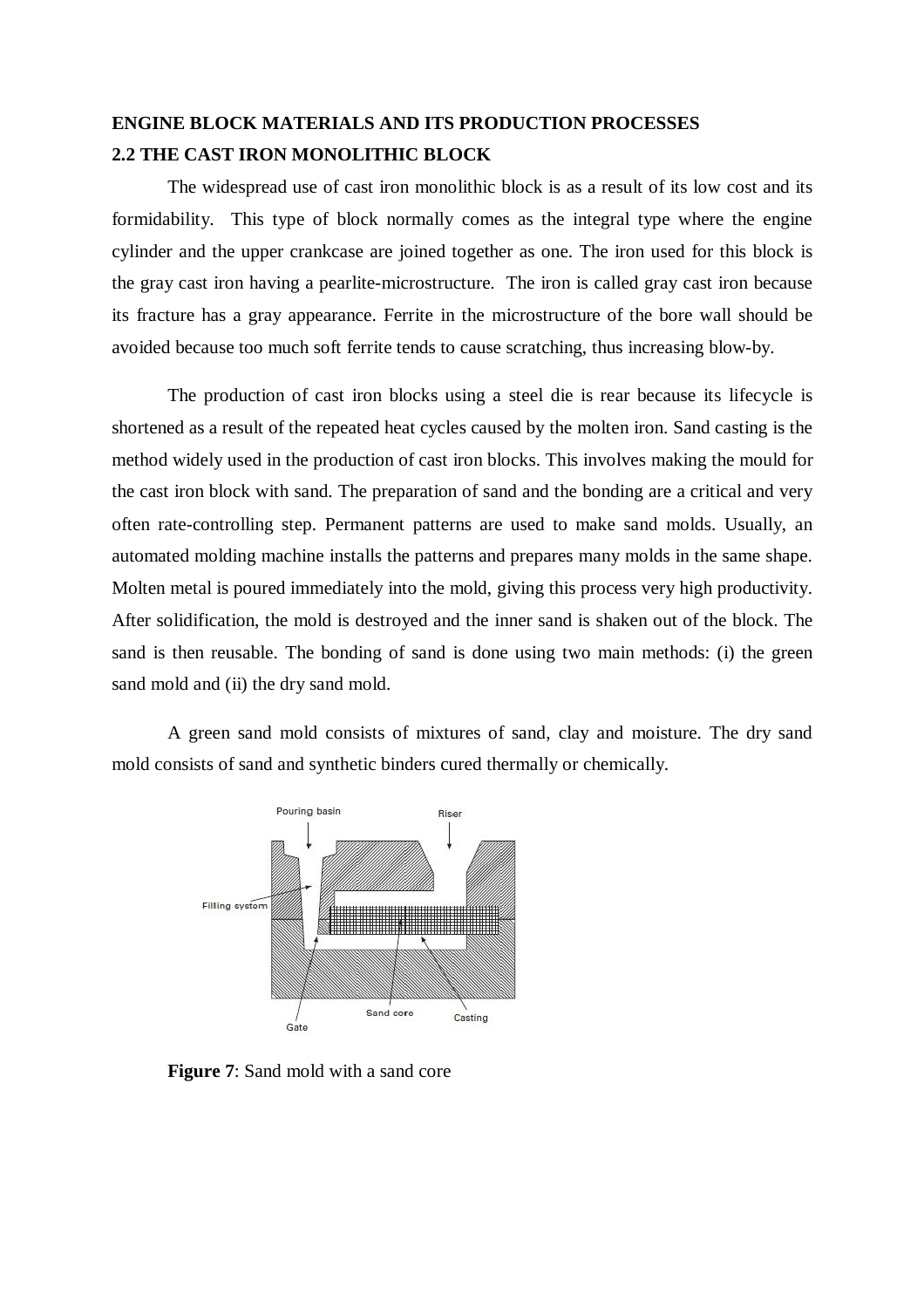

**Figure 8:** Cylindrical casting obtained using the mold shown in figure 7.

Figure 7 shows a schematic view of a sand mold used to shape a tube. This mold includes a sand core to make the tube hollow. The casting obtained from using this mold shown in figure 7 is shown in figure 8. Usually, molten iron in a ladle is gently poured into the cavity under the force of gravity using a filling system. The sand core forming an inside hollow shape is made from a dry sand component. The bore as well as the coolant passages in the cylinder block is shaped as cored holes.

| Table 2: Engine cylinder types, structures, processing methods and characteristics |  |  |  |
|------------------------------------------------------------------------------------|--|--|--|
|                                                                                    |  |  |  |

| Type                                                                 | <b>Structure</b>                                                                                                | Processing                                                                                                                                                                                                           | Characteristics                                                                                                 |  |
|----------------------------------------------------------------------|-----------------------------------------------------------------------------------------------------------------|----------------------------------------------------------------------------------------------------------------------------------------------------------------------------------------------------------------------|-----------------------------------------------------------------------------------------------------------------|--|
| Monolithic<br>(linerless)                                            | (1) Cast iron<br>integrated type.                                                                               | Monolithic block (typically, JIS-FC 200) with sand<br>casting. The water passage is formed using expendable<br>shell core. Laser or induction hardening is sometimes<br>used on the bore surface to give durability. | Low cost but heavy.                                                                                             |  |
| Heterogeneous<br>(dry liner)                                         | (2) Cast iron block enclosing<br>cast iron liner.                                                               | High-P cast iron liner is slip-fitted in JIS-FC200 block.                                                                                                                                                            | Hard liner gives durability.                                                                                    |  |
| Heterogeneous<br>(cast-in liner)                                     | (3) Aluminum block<br>enclosing cast iron<br>liner.                                                             | Liner is enclosed in block (typically, JIS-ADC12)<br>die casting, JIS-AC4B shell molding) by casting-in<br>with various casting methods.                                                                             | Better cooling performance<br>than type (1).                                                                    |  |
| Heterogeneous<br>(cast-in liner)                                     | (4) Aluminum block<br>enclosing PM-<br>aluminum liner.                                                          | PM aluminum liner is enclosed in block (typically,<br>JIS-ADC12 diecasting) by casting-in with<br>high-pressure die casting.                                                                                         | Better cooling performance<br>than type (3).                                                                    |  |
| Heterogeneous<br>(dry liner)                                         | (5) Aluminum block<br>enclosing cast iron or<br>hyper-eutectic Al-Si liner<br>with press-fitting.               | Liner is inserted in block (typically, JIS-ADC12)<br>die casting, JIS-AC4B shell molding) by<br>press-fitting or shrunk-in.                                                                                          | Accurate roundness at<br>elevated temperatures.                                                                 |  |
| Quasi-monolithic<br>(linerless)                                      | (6) Aluminum block<br>with plated bore<br>surface.                                                              | Monolithic block having a coated bore by<br>porous-Cr or Ni-SiC plating. The block material<br>is typically JIS-AC4B shell molding or JIS-ADC12<br>high-pressure die casting.                                        | High cooling performance.<br>Bore pitch can be<br>shortened in multi-bore<br>engines.                           |  |
| Quasi-monolithic.<br>(linerless)<br><b>Monolithic</b><br>(linerless) | (7) Aluminum block with<br>metal-sprayed bore surface.<br>(8) Hyper-eutectic<br>Al-Si block without<br>coating. | Wire explosion or plasma spraying (steel base alloy)<br>on the aluminum bore wall.<br>Low-pressure die casting using A390 alloy. The<br>bore surface is either etched or mechanically<br>polished to expose Si.      | Cooling performance is<br>the same as (6).<br>The wear-resistant coating<br>is necessary on the<br>piston side. |  |
| Quasi-monolithic<br>(linerless)                                      | (9) Fiber or particle rein-<br>forced Al alloy composite.                                                       | Preform of fibers (Saphire+carbon) or Si particle is<br>cast into aluminum by squeeze die casting.                                                                                                                   | The rigidity of the cylinder<br>bore increases.                                                                 |  |

Note: PM means Powder Metallurgy (Powder Metallurgy Aluminium)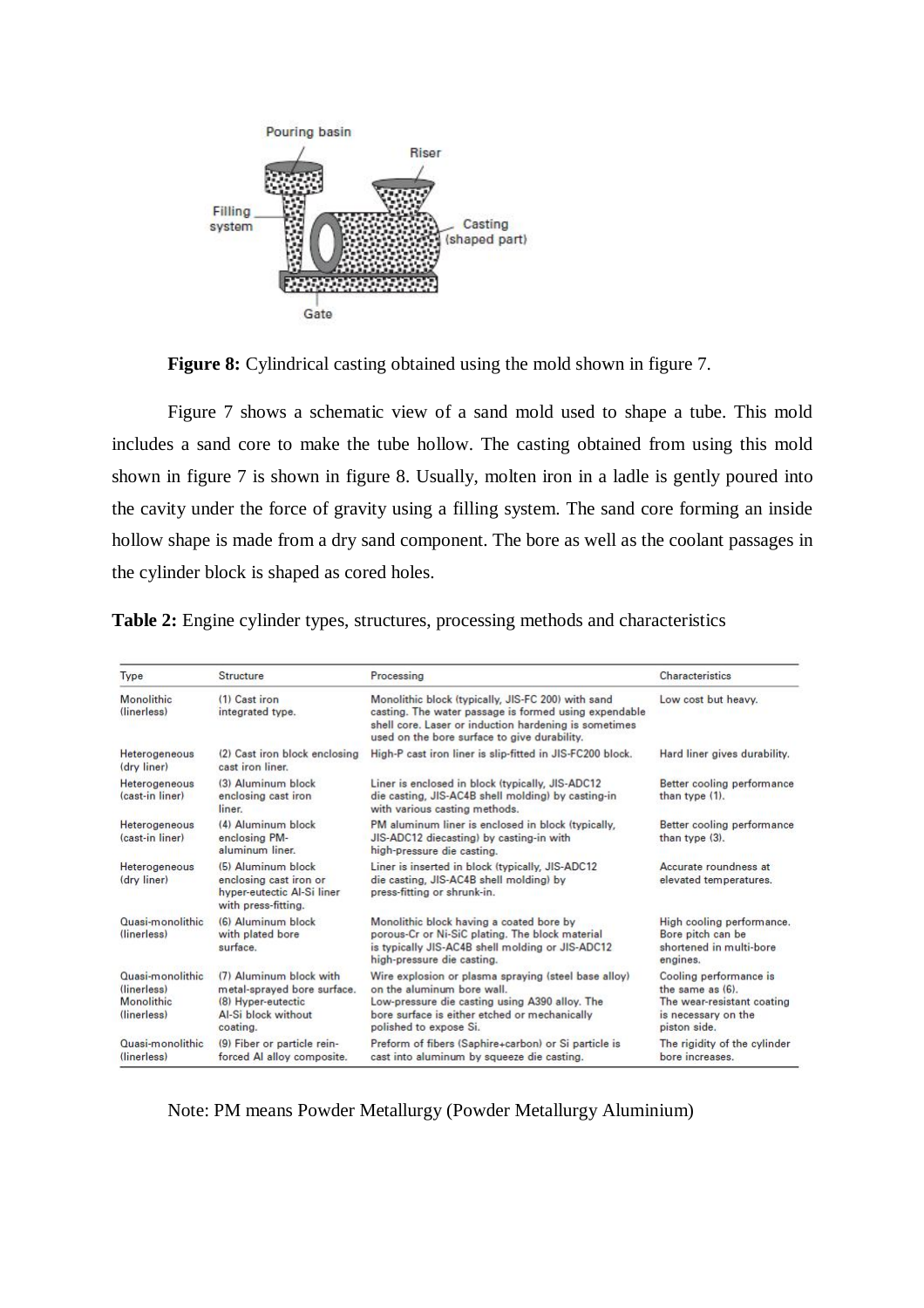Cast iron successfully been used for making monolithic blocks. This is as a result of the advantage of mass-producing large complex shapes through its casting process. For the efficient performance of an engine cylinder, the cylinder bore must have high dimensional accuracy. A finishing process called **honing** is used to give accurate roundness and straightness to the cylinder bore. The whetstone grinds the bore by exerting an expanding pressure. The vertical motion of the head together with revolution generates the crosshatch pattern and the profile of the crosshatch pattern is determined by the sharpness of the whetstone. The figure in figure 9 shows a micrograph of a honed cylinder surface. The honing whetstone carved the crosshatch pattern. The grooves of the crosshatch hold the lubricating oil during engine operation. The resulting oil film on the surface of the cylinder generates hydrodynamic lubrication.

A finished surface of the engine bore exposes the graphite without burr. The quality of the honing is measured by surface roughness value. The graphite in the cast iron block surface works as a lubricant during machining as well as during the engine operation. The lubrication offered by graphite on the wall surface reduces the frictional force between the wall and the contacting surfaces. Some solid lubricants known are Sn, Pb, Graphite,  $MoS<sub>2</sub>$ (Molybdenum disulfide),  $WS_2$  (Tungsten disulfide) etc. The low frictional force of graphite comes from the fact that the crystal structure has a very low frictional coefficient during slip at the basal plane. The graphite decreases friction for tools during machining. The brittle nature of graphite makes chips discontinuous. The resultant high machinability gives high dimensional accuracy to cast iron parts. The graphite also works as a solid lubricant to prevent seizure of the piston or piston rings even under less oily conditions.

The micro-burr of the crosshatch disrupts the oil film to obstruct hydrodynamic lubrication. Additional Mn-phosphate conversion coating chemically removes the micro-burr to increase oil retention. This prevents seizure during the **running-in** stage. As well as a dimensional accuracy, the surface profile also determines oil retention which, in turn, greatly influences wear resistance.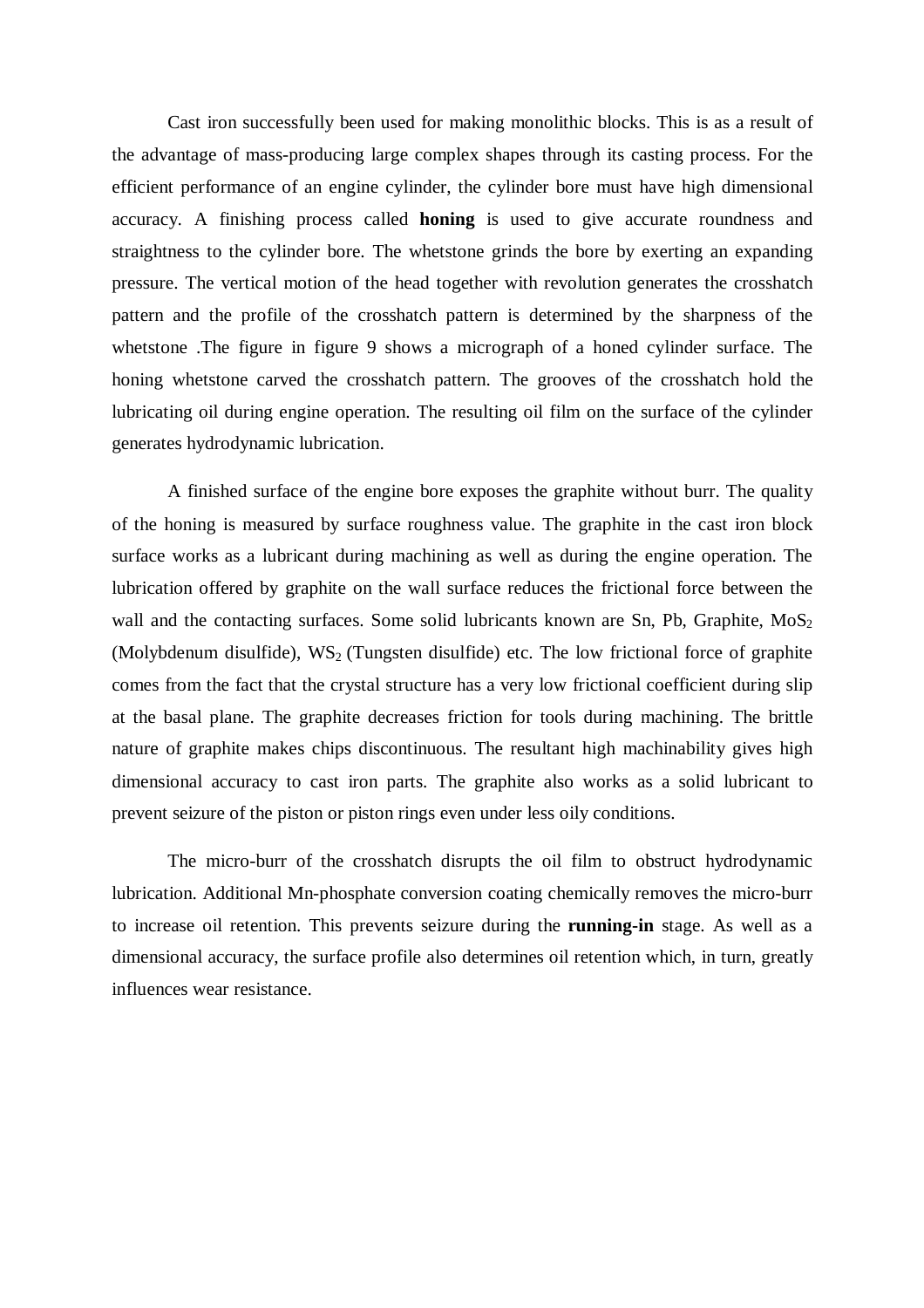







**Figure 10:** Honing operation being performed on an engine block



**Figure 11:** Honing tool head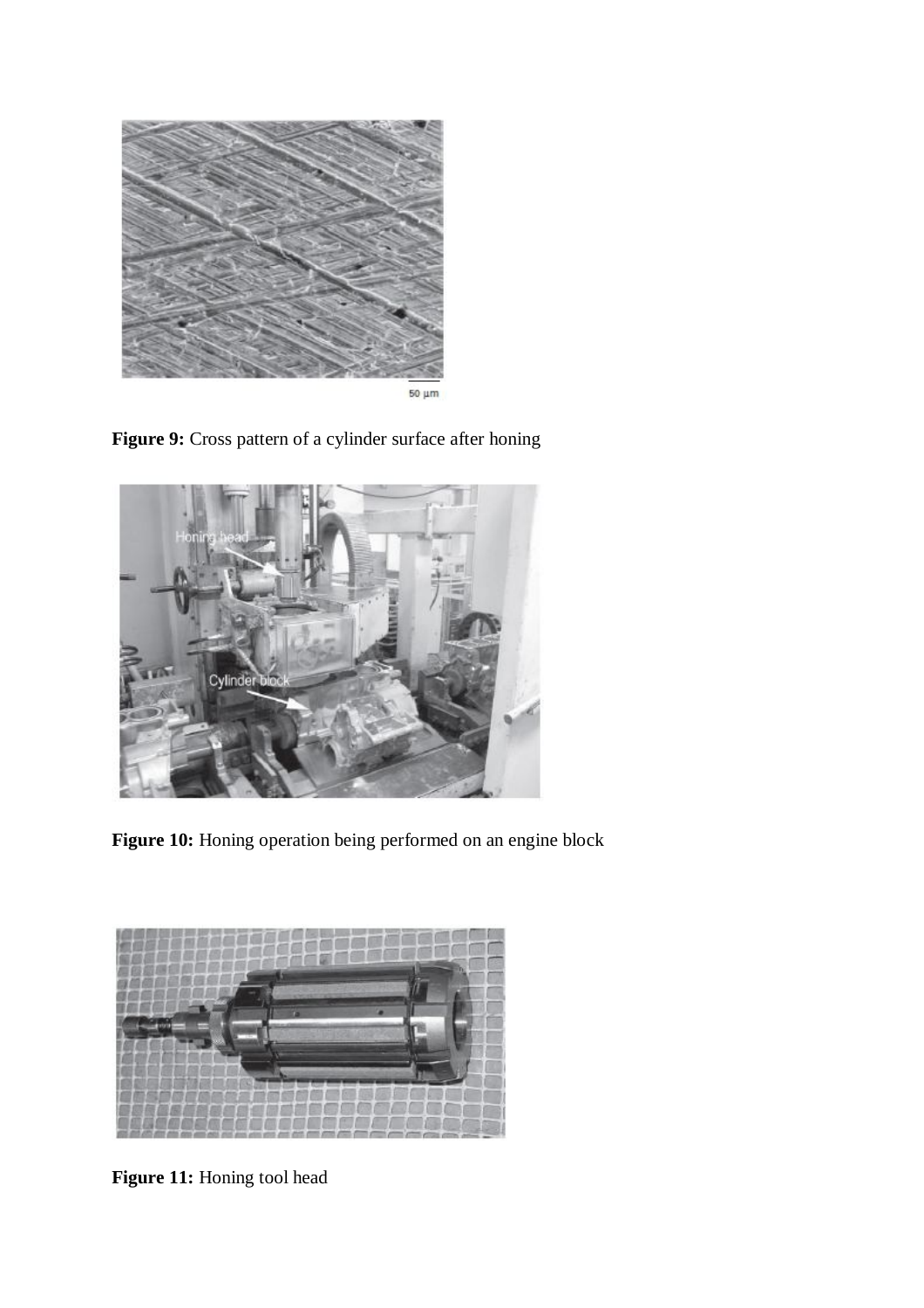#### **2.2.1 Improvement of Wear Resistance of Cast Iron Blocks**

In a four-stroke engine, oil is splashed on the cylinder wall for lubrication and cooling. Because of the need to scrape of excess oil, the oil control ring contact pressure is set high. To increase the durability of the bore, since the bore is expected to have high wear resistance, a hard gray cast iron containing phosphorus (P) is often used. The increased P crystallizes from the melt as hard steadite having a chemical composition of Fe3P. The curious shape of the steadite stems from its low freezing point. The iron crystal solidifies first then the residual liquid solidifies to form steadite in the space between the iron crystals. This alloy composition has good wear resistance because of high hardness but low machinability. It is usually employed in wet and dry liners in a cast iron block or aluminium block and not used in the making of the entire engine block.

The commercial diesel engine is required to cover a mileage of 1000,000 km during its service life and high temperature of operation/combustion, which is typical of such engines. The bore of these engines require additional heat treatment processes on the bores surface. To achieve this, a nitride liner is often enclosed to increase hardness. A phosphate conversion coating on the liner also prevents corrosion. Alternatively, instead of enclosing a hard liner, interrupted quench hardening by laser or induction heating can be applied to the bore wall of a monolithic cast iron block.

#### **2.3 ALUMINIUM BLOCK**

Aluminium block has a weight about 40% less than a cast iron engine block and this helps in the reduction of fuel consumption in vehicles with aluminium blocks. The thermal conductivity of aluminium alloy used in making the engine block is 150 W/(m.K) while that of the cast iron is about 50 W/(m.K). This gives aluminium alloy high cooling performance at a lower weight. However, aluminium alloy is soft and the wear resistance is generally low. To deal with this problem, aluminium alloy blocks with enclosed iron liners (normally cast iron) are widely used.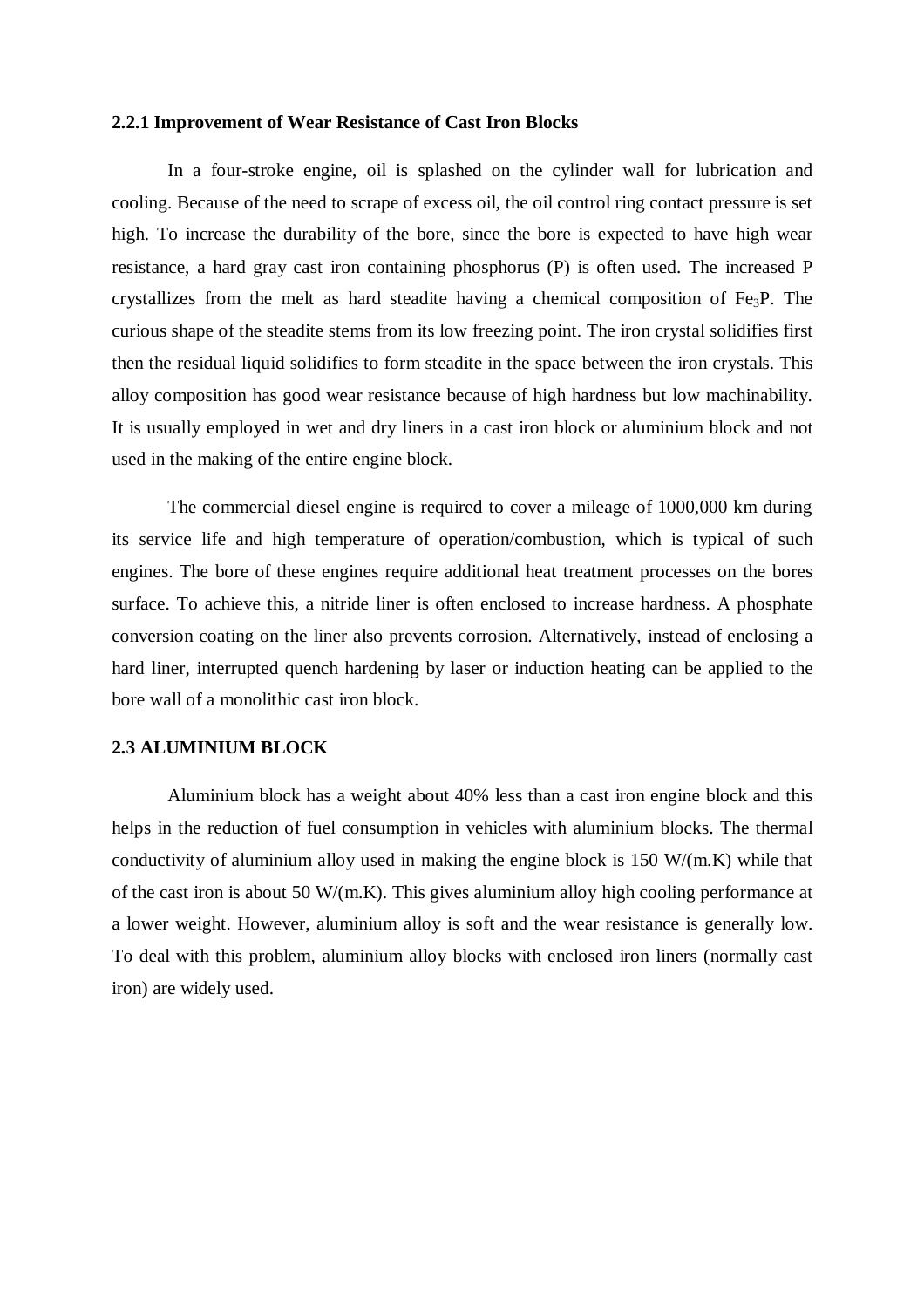

**Figure 12:** Aluminium Engine Block Design



**Figure 13:** Cast Iron Liner having a Dimpled Outer Surface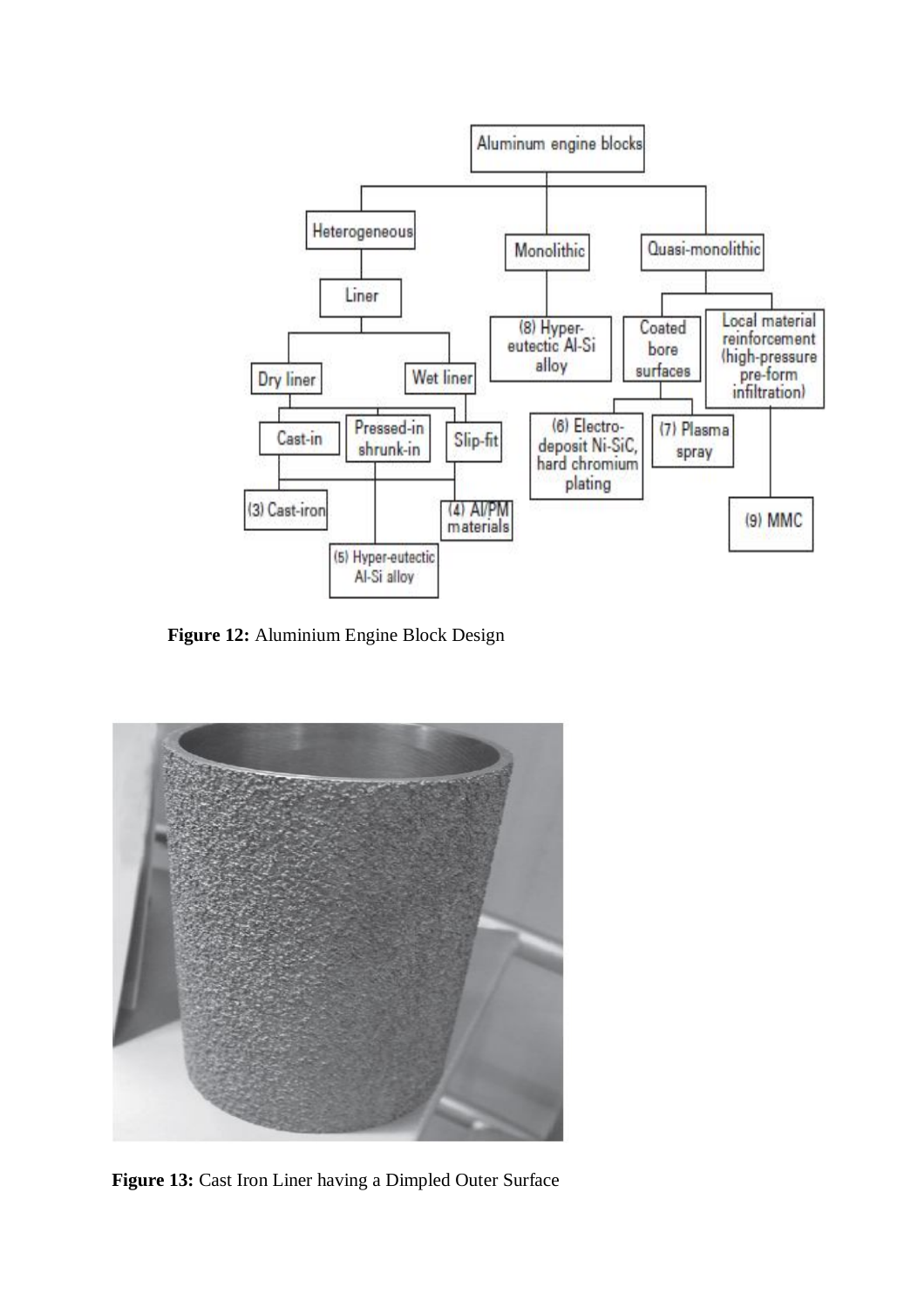

**Figure 14:** Cutaway of an Aluminium Block Enclosing a Cast Iron Liner having Dimpled Outer Surface.

The dimples in the outer surface of the liner is caused by the coarse sand particles of the mold. The dimple gives an excellent heat transfer property with its large surface area and close contact. An alternative method has been proposed: coating the outside surface of a cast iron liner with aluminium creates good metallurgical continuity with the aluminium block. The coated layer works as a binding layer between the liner and the block's aluminium. A direct dip of the cast iron liner into molten Al-SI alloy or thermal spray of Al-Si alloy on the liner is used for the coating.

### **2.3.1 THERMAL DISTORTION AND HEAT DISCHARGE**



Figure 16: Press-fit liner structure

The liner as shown in the figure above is enclosed by either a press-fit or shrunk-in process. The press-fitted liner is a simple flanged tube. The liner should be perfectly finished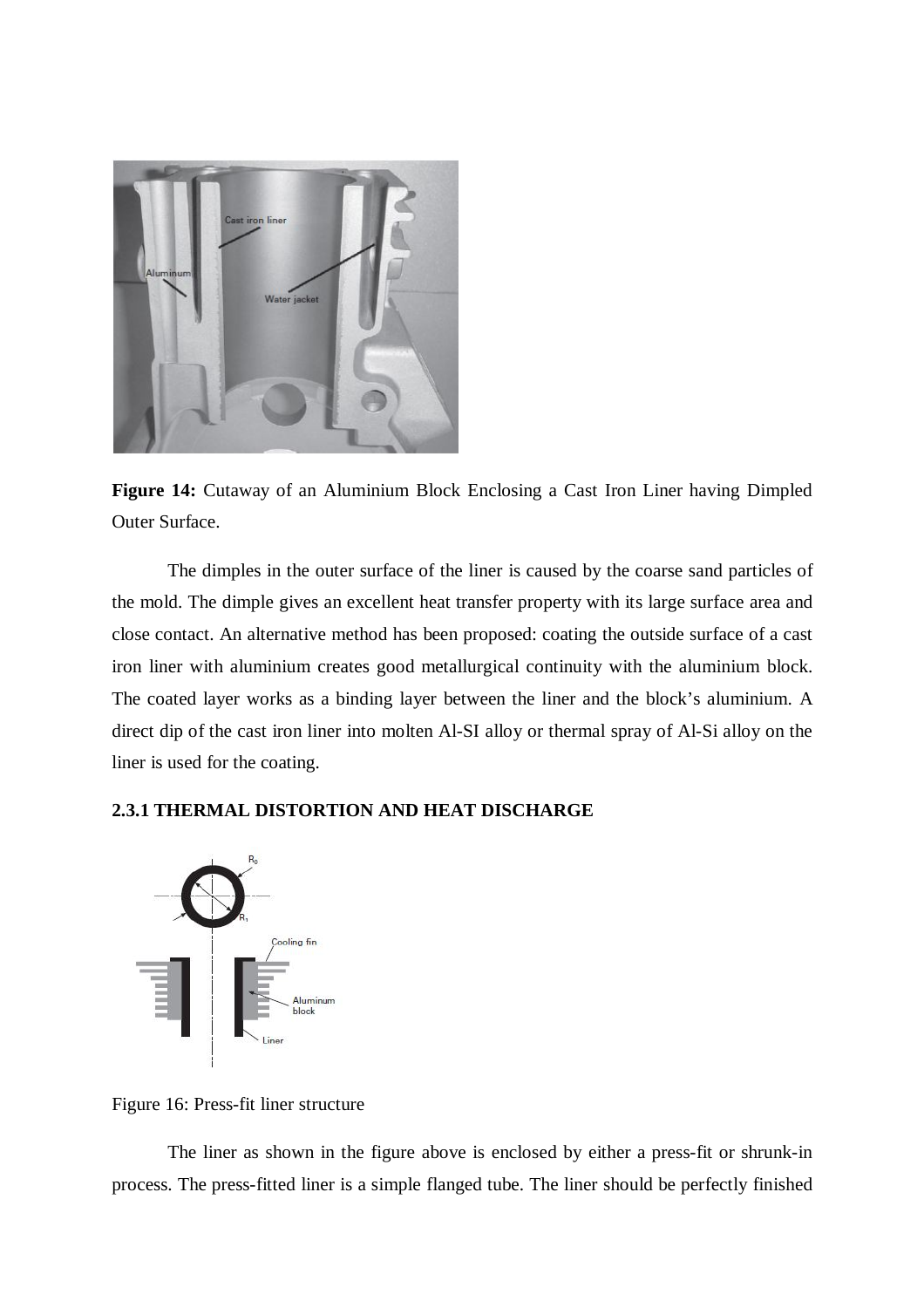before fitting. The finishing process includes grinding of the outside surface and honing of the inside bore wall. In some cases, honing of the inside bore is done after fitting.

If the liner is inserted into the cylinder body without further treatment, it unfastens as a result of the thermal expansion of aluminium. The correct design enables the bore to retain a perfectly round form when the liner elastically expands under the thermal expansion of the aluminium body. The external diameter of the liner shrinks forms  $R_0$  before fitting to  $R_1$  after fitting. The interference  $(=R_0 - R_1)$  should be such that it does not cause buckling of the liner but, at the same time, provides a sufficient tightening force even at elevated temperatures. It is usually around 60 µm for a 60mm bore i.e. (1/1000) of the bore.

The shrunk-in process is also used. It fastens the liner together by heating the outer block until it expands sufficiently to pass over the liner diameter and on cooling, grips it tightly. The shrunk-in design is widespread in outboard marine engines. Where a cast iron block is used, the liner is inserted and held without interference because both materials are the same. Unlike the composite cast design, individual liners can be replaced once they are worn. Hence, replacing the entire block is avoided.

# **2.3.2 POWDER METALLURGICAL ALUMINUM LINER IMPROVES HEAT TRANSFER**

In a composite cast cylinder, the heat transfer through a cast iron liner is not that good. A thick liner reduces the heat conduction, raising the bore wall temperature. A hard aluminium liner has been proposed to deal with this problem. Honda has marketed a motorcycle engine using cylinder liners made from a rapidly solidified powder metallurgical (PM) aluminium alloy. The chemical composition of the liner is  $Al-17\%$  Si-5 Fe- 3.5 Cu – 1  $Mg - 0.5$  Mn containing  $Al_2O_3$  and graphite. The hard Si particles (1200HV) as well as finely dispersed intermetallic compounds embedded in the aluminium matrix give increased wear resistance. The liner is cast in by high-pressure die casting. The resulting wear resistance is nearly the same as that of cast iron. Daimler-Chrysler has also used a PM alloy cylinder liner in its car engine. It is cast in by high-pressure die casting. This process is considered to be far more cost effective and it avoids the difficulties in tribological control of the hyper-eutectic Al-Si block. This process used to achieve an optimal bore surface is almost the same as that used in producing a monolithic block of hyper-eutectic Al-Si alloy.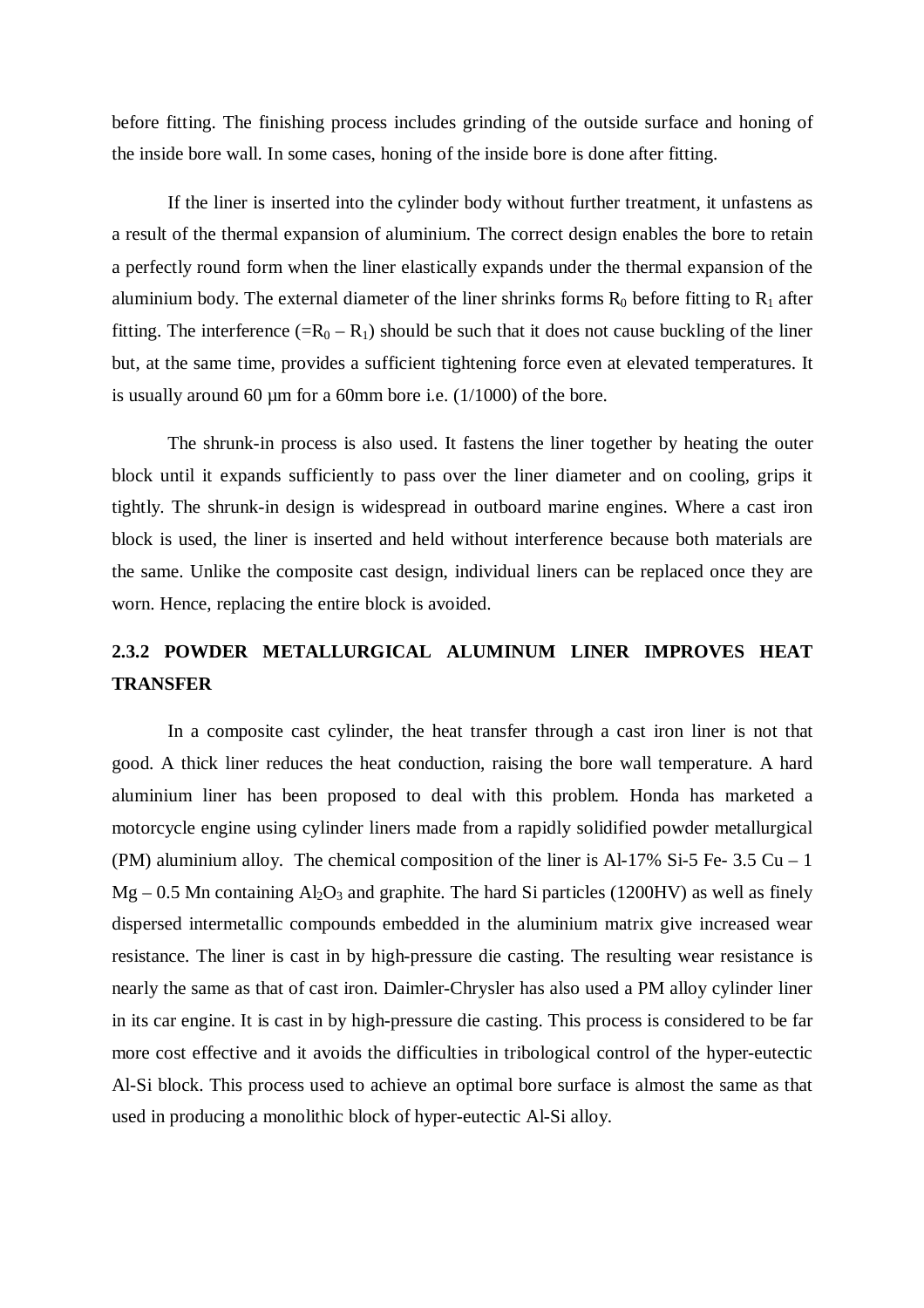The molten alloy is sprayed and rapidly cooled into a powder first. The powder has a very fine microstructure during spraying. The powder is then canned in a vacuum to make a billet for extrusion. Finally, the heated billet is hot-extruded into a tube. A spray forming process that directly deposits the sprayed powder to form a billet shape is also used. The powder particles weld together to form a bulk material during extrusion. The extruded tube is then cut into liners. The process generates the hardness and wear resistance needed for a liner.



Figure 17: Manufacturing process of PM aluminium liner including spraying and extrusion.

#### **2.4 IMPROVING ENGINE COMPACTION WITH SURFACE MODIFICATION**

#### **Shortening the Bore Interval**

A low dimensional accuracy after machining or a thermal distortion during operation tends to cause poor clearance of the liner to the piston. Poor clearance removes necessary oil film, and at worst, can cause seizure. However, when the power output is not so high, the two-metal structure can lower the temperature sufficiently to maintain appropriate fluidity of the oil. The improved lubrication compensates for any poor clearance. This will be sufficient for an engine below about 100 HP a liter (74.5 kW/L) as a power output per unit displacement. However, at a higher power output range, this structure does not allow adequate cooling, due to the low thermal conductivity of the cast iron liner, and is likely to cause distortion. This problem can be addressed by redesigning the block.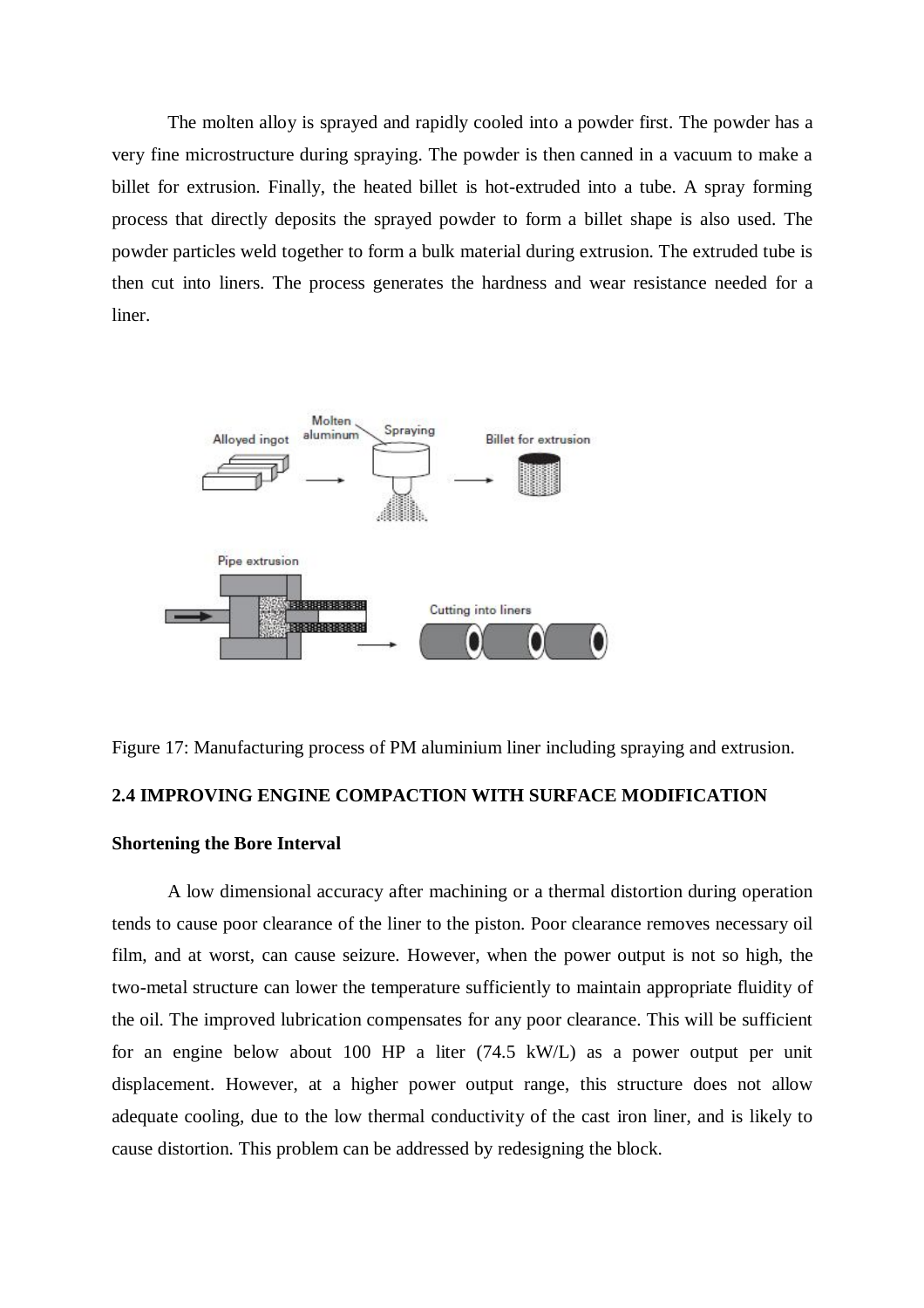

Figure18: Inter-bore spacing of a cylinder block enclosing liners. Adequate thickness (a) of the aluminium wall is necessary to hold the liner. The decreased inter-bore spacing (b) makes the engine compact.

Figure 18 illustrates the deck of a multi-cylinder block showing interbore spacing. The liner must have an appropriate wall thickness to keep its rigidity. If the liner does not have metallurgical continuity with aluminium, the required minimum thickness needs to be 2 mm. The jacket wall enclosing the liner also has to have enough thickness (a). As a general conclusion, these requirements cannot shorten the inter-bore spacing (b) to less than 8 mm.

#### **Chromium plating**

To make engines more compact, several linerless structures have been proposed. Monolithic and quasi-monolithic designs significantly decrease the bore wall temperature because of a higher heat transfer rate, generating less distortion. However, too narrow interbore spacing makes sealing by gasket difficult. A thin chromium layer directly plated onto an aluminium-alloy bore wall forms the running surface. The plated chromium shows good wear resistance because of its high hardness (800 HV). This process has been used since the invention of porous chromium plating by V Horst in 1942. It generates finely dispersed cracks in the chromium layer, as shown in Fig. 19. The cracks retain oil to generate hydrodynamic lubrication. The technology was first used in the reciprocating engine of an aeroplane but more recently sports car and motorcycle manufacturers have also used this technology. The technology does not require special surface treatment at the piston surface.

A steel liner plated with chromium has also been proposed as a dry liner for diesel engines. The plated chrome layer is, however, inferior in scuffing resistance. The disposal of waste fluid from the plating facility creates environmental problem. As an alternative, Ni-SiC composite plating is also used.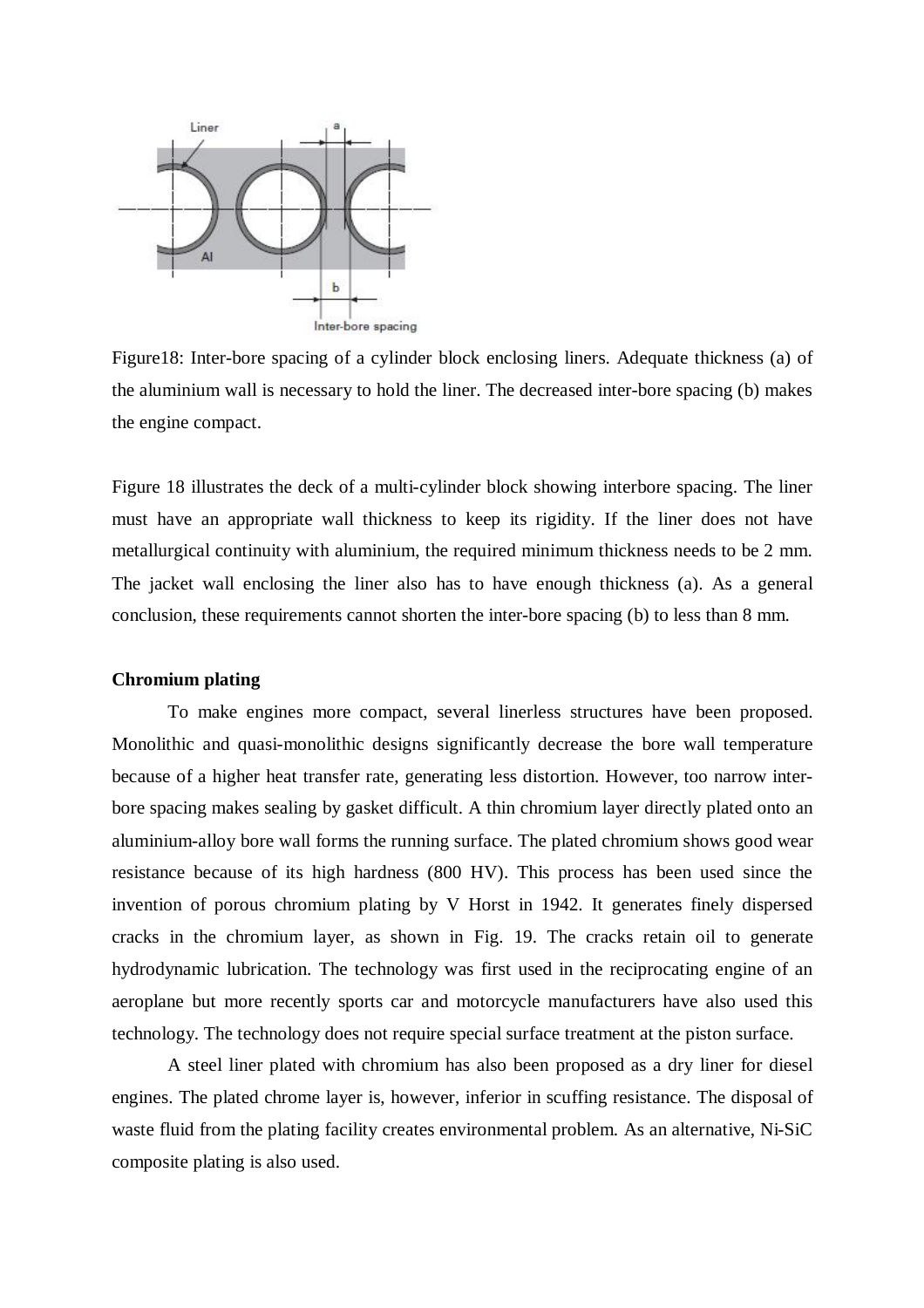

Figure 19: Micro-Cracks of Plated Cr Surface

## **Ni-SiC (Ni-Silicon Carbide) composite plating**

This process generates a Ni layer dispersing SiC particles. Figure 20 shows a watercooled cylinder block coated with this plating. The piston surface does not require a special coating to prevent scuffing.



Figure 20: Water-Cooled Cylinder Block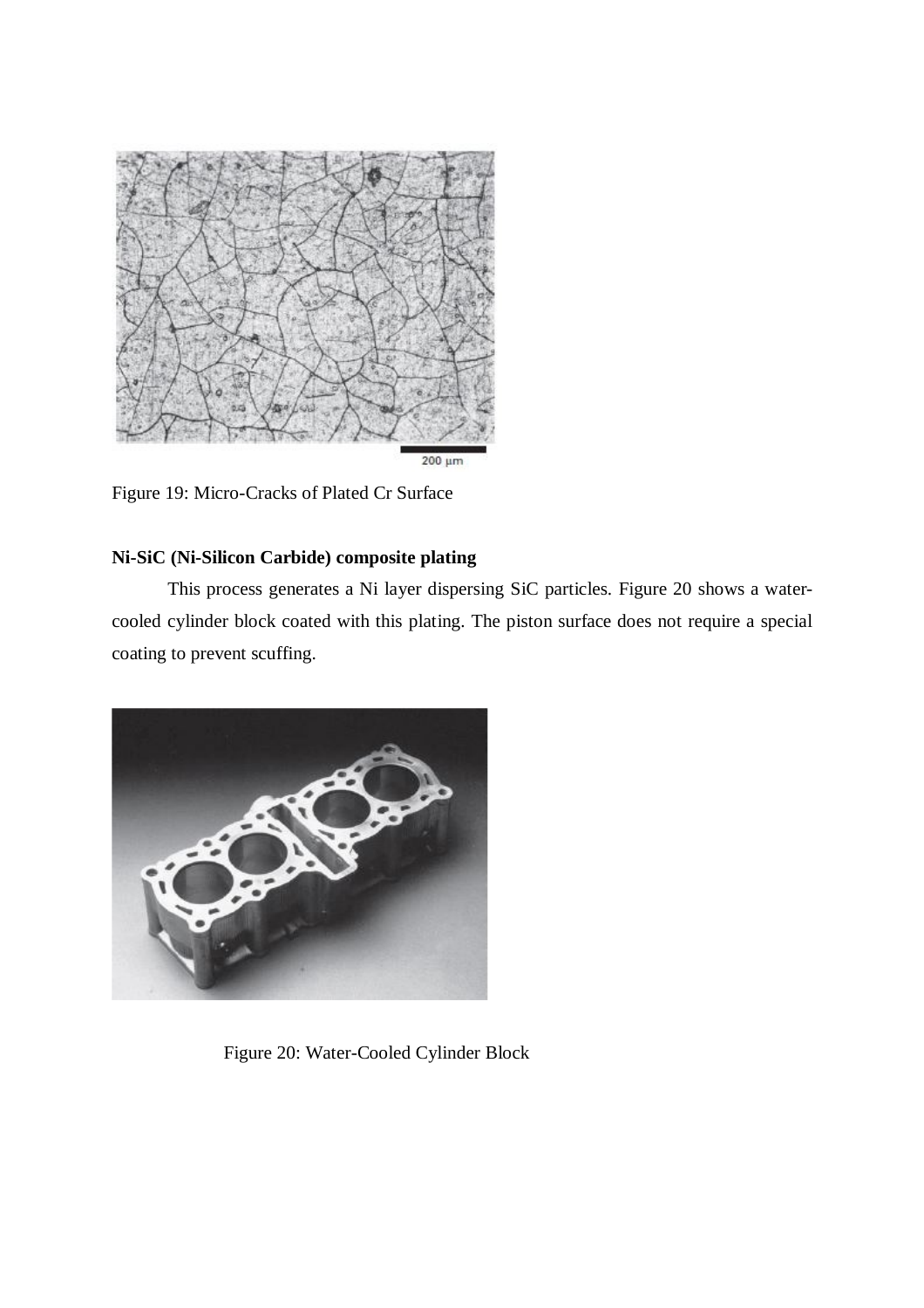

 $\frac{1}{25 \mu m}$ 

**Figure 21:** Microstructure of Ni-SiC Composite Plating on the Aluminium Bore.



**Figure 22:** Magnified View of Dispersed SiC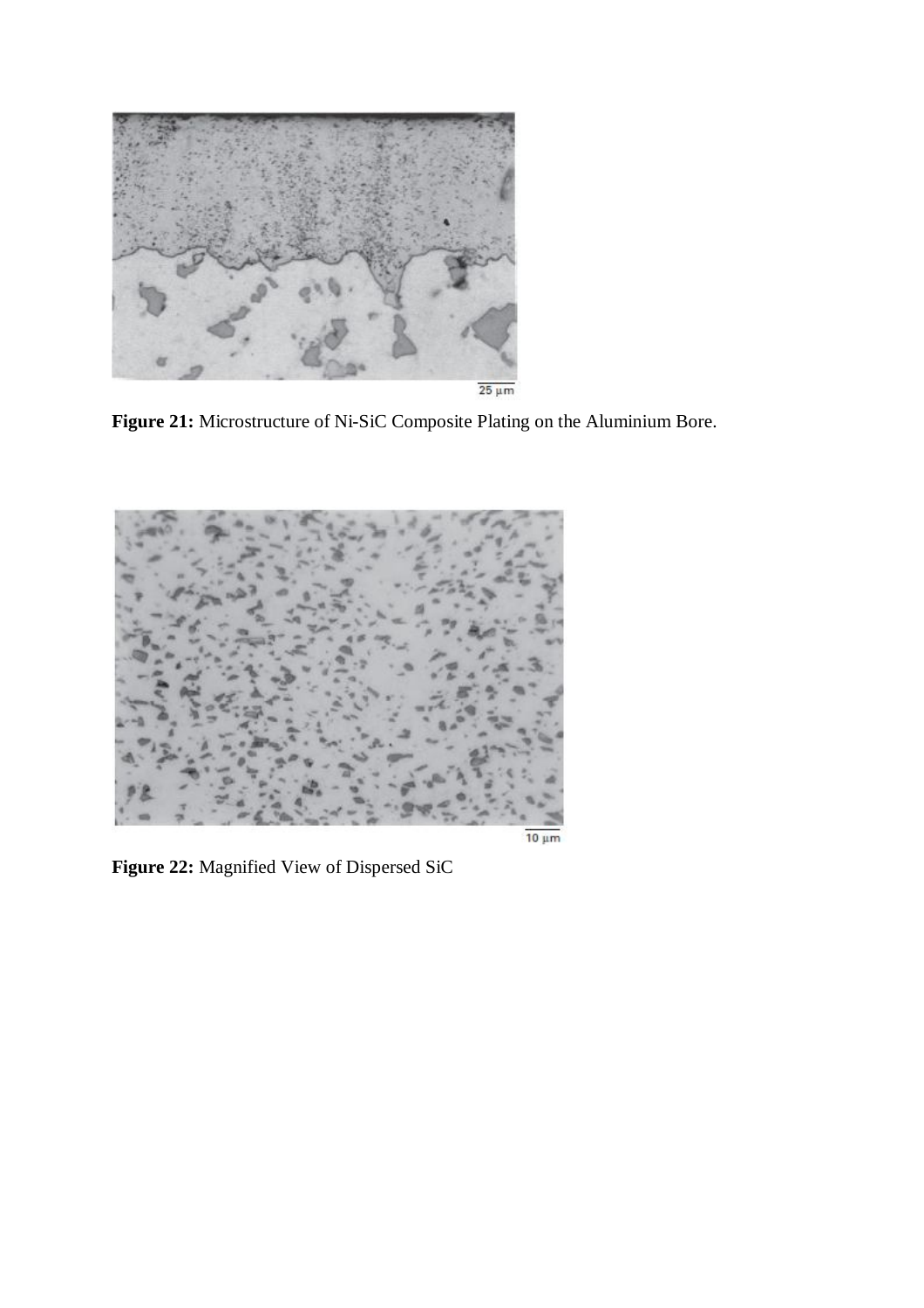

**Figure 23:** Hardness changes with heating. The measure is taken after holding the temperature of the substance in focus for one hour at the indicated temperature. The P added substances show higher hardness around 350 ˚C. The substance with BN particulate (Ni-P-BN) is also shown.

Figure 23 is a cross-sectional microstructure of the plated layer. Figure 24 shows the magnified view of the Ni dispersing SiC particles. Polygonal SiC particles of about 2 m can be seen. This plating was originally developed to coat the unique combustion chamber of a rotary engine in the 1960s. This plating forms a composite Ni layer containing particles or fibers. The SiC particle addition of around 4% is widely used. Cubic boron nitride (CBN) is also used, since its friction coefficient is lower than that of a small addition of phosphorus in the electrolyte22 enriches P in the Ni layer, giving age hardening. Age hardening is an increase in hardness over time after exposure to elevated temperature, caused by small and uniformly dispersed precipitates. Figure 2.30 compares hardness changes of some plated layers by heating (ageing); including Ni-SiC compositeplating and hard chrome plating. The Ni-SiC plating without P (Ni-SiC) and the hard chrome plating continually soften with increasing temperature, while the Ni-SiC with P (Ni-P-SiC) increases in hardness up to 350C. The resistance to scuffing of the plated chromium layer is lower than that of the Ni-SiC composite plating with P. The plated chromium contains chromium hydride just after plating. The hydride generates high lattice strainto raise the hardness of the chromium layer. As the hydride decomposes with heating, the chromium layer softens. This is why the hard chromium plating is not so resistive to scuffing. On the other hand, the Ni-SiC plating with P hardens with heat, which improves resistance to scuffing.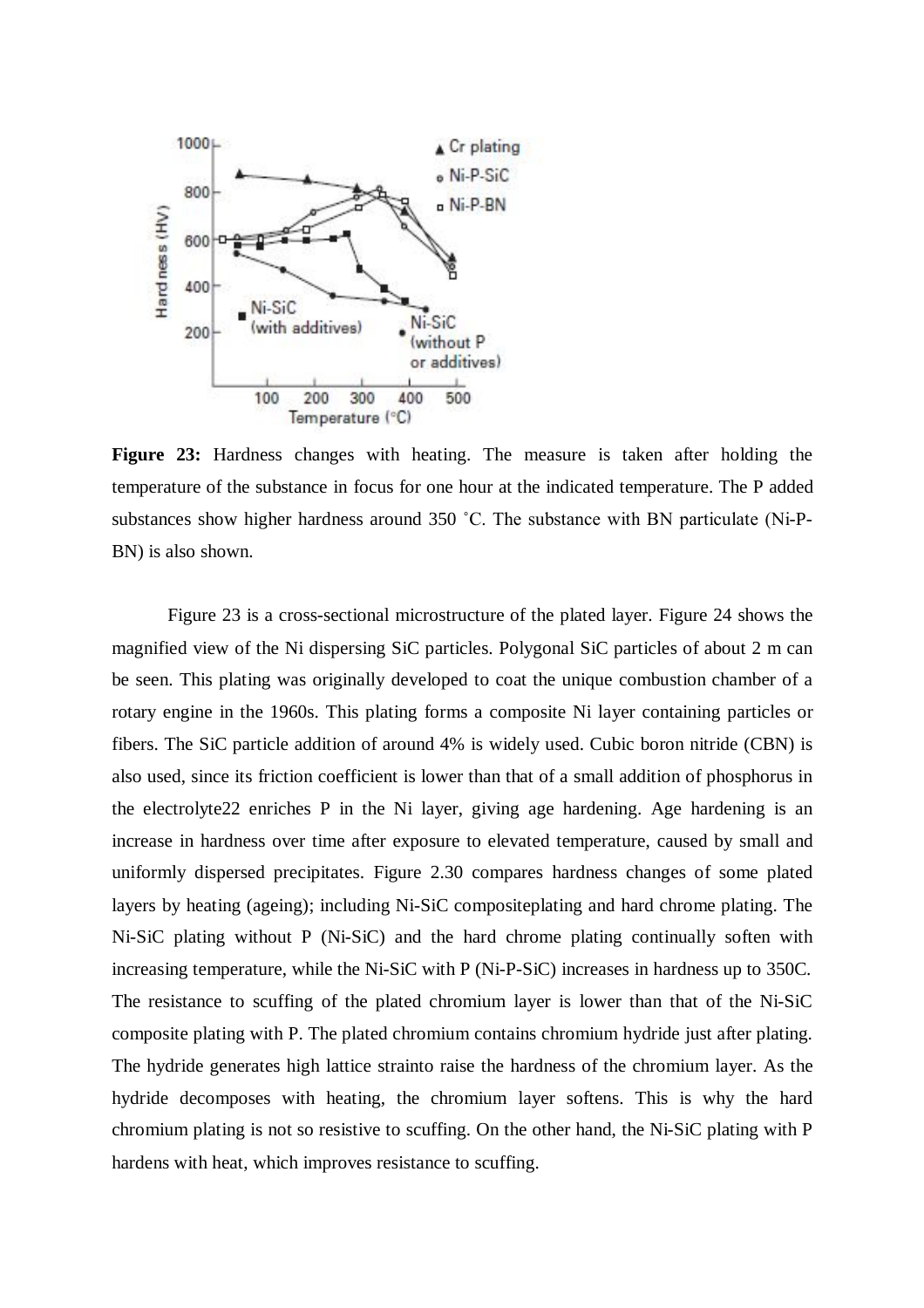# **Thermal spray The hyper-eutectic Al-Si block**

#### **Cast-in composite**

A pre-form consisting of sapphire and carbon fibers is first set in the die. Then, medium-pressure die casting encloses the pre-form in the aluminum block. This process modifies the bore becomes a metal matrix composite (MMC). The wear resistance is nearly the same as that of a cast iron liner. The piston should be plated by iron to

prevent seizure. The average thickness of the block is greater and the production cycle time is longer compared to the standard high-pressure die casting block.

#### **Casting technologies for aluminium cylinder blocks**

#### **The two-stroke cycle engine cylinder**

Two-stroke petrol engines for motorcycles use a loop-scavenging method called the Schnuerrle system. Figure below shows a cutaway view of an aircooled cylinder block. This is an aluminum block enclosing a cast-in liner.

Unlike the simple cylinder shape of a four-stroke engine, the two-stroke cylinder has several portholes for inlet (suction), exhaust and scavenging in the bore surface. The portholes are connected to the gas passages in the block. The combustion gas flows in and out through these portholes.

Additionally, water-cooled engines have complex coolant passages. These shapes are cast as hollow shapes using a sand core.

Several types of cylinder structures have been developed. Low power output engines such as those for a small scooter often use cast iron monolithic blocks, because of their low cost. It is difficult to obtain a uniform pearlite microstructure along the cylinder bore because rapid solidification generates hard carbide at the thin rib between the portholes.

This is called chill. When this appears, the hard microstructure lowers the dimensional accuracy of the bore after machining, damaging tribological properties. The high vanadium content (High-V cast iron) prevents chill and helps create a homogeneous pearlite microstructure.

The composite cast cylinder is used for models requiring high cooling performance. This two-metal structure encloses a cast iron liner having porthole openings. Figure shows a shell core holding a cast iron liner. This integral core is placed into the holding mold. Molten aluminium is then poured into the mold. After shaking off the sand, a porthole opening connected to the gas passage like that in Fig is obtained.